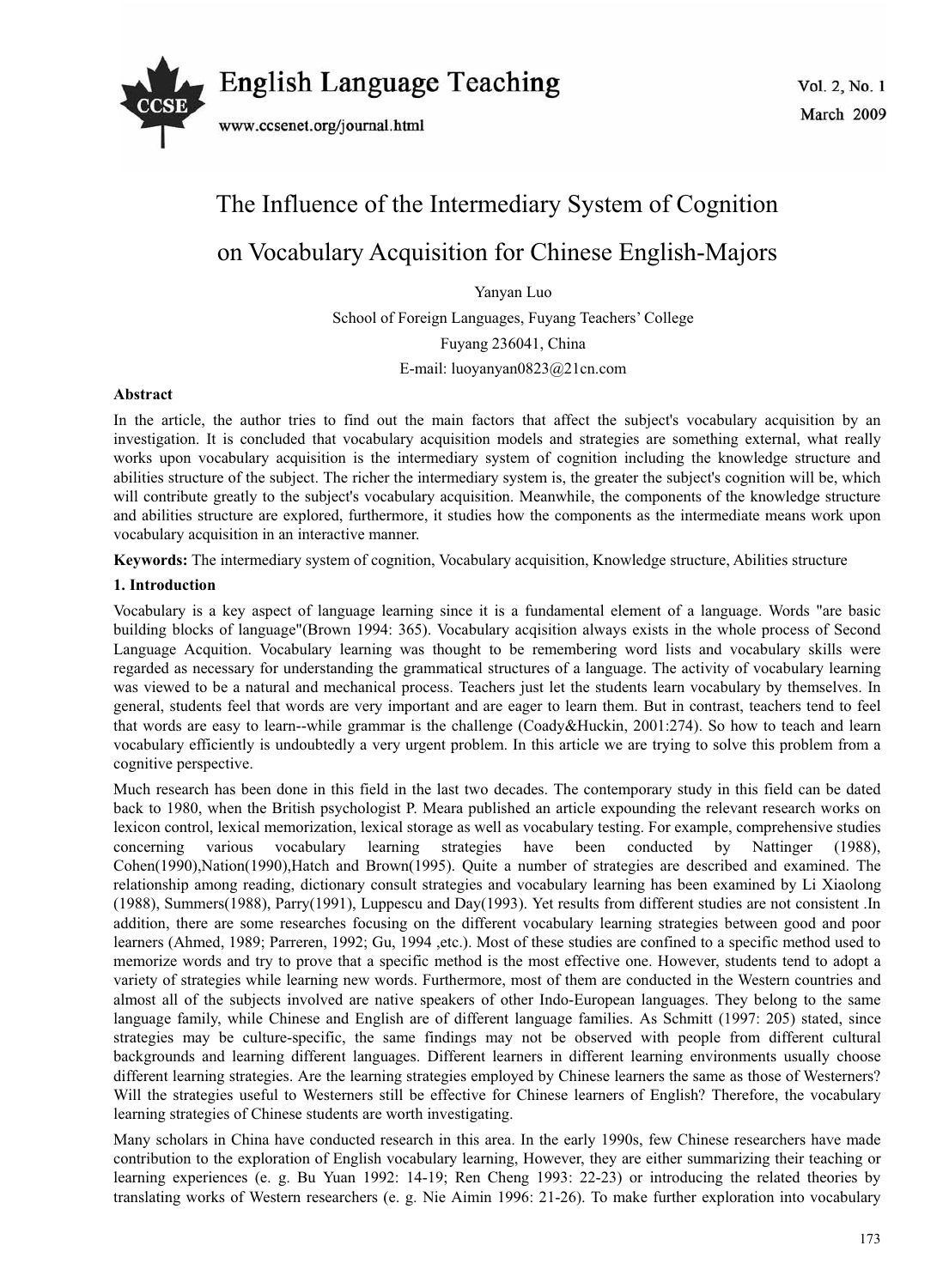learning strategies, many empirical studies have been conducted in recent years. More comprehensive ones are those done by Gu and Johnson (1996: 643-679), Wang Wenyu (1998: 47-52), Wu Xia and Wang Qiang (1998: 53-57). In the study of Gu and Johnson (1996), 850sophomore non-English majors are investigated. Wu Xia and Wang Qiang conduct a research on the beliefs and strategies involved in the students' vocabulary learning processes with 202 sophomore non-English majors as their subjects, while these of Wang Wenyu are 25 English majors and 25 non-English majors only. So vocabulary learning beliefs and strategies adopted by some Chinese English majors and the main real factors that affect their vocabulary acquisition in Chinese environments are investigated in this study.

It is urgent to look into the problem of how we can help students with their vocabulary learning and obviously it is best to help students develop effective learning strategies in addition to teaching words. Despite the fact that many studies have been done in this area, previous researches on vocabulary learning strategies are far from adequacy in telling us what to do and there is still room to improve .Firstly, though studies of vocabulary learning have been influenced by theories in second language acquisition and in cognitive psychology, there has been little communication between them(Gardner et al, 1992).Secondly, recent research in vocabulary learning strategies has yielded conflicting findings in the effectiveness of mnemonic strategies, context strategies, dictionary strategies and so on .Most important of all, as we know, language is the result of interaction between the subjects and the objects, and the interaction between the subjects and the objects is working through an intermediary medium: *the intermediary system* from the cognitive viewpoint, their relationship is as follows: *subject---intermediary---object*. Studies on vocabulary learning strategies at home have been concentrated on patterns of vocabulary acquisition and pedagogy in teaching second language vocabulary but no such study has been done about how the intermediary system of cognition including the knowledge structure and abilities structure of the subject works upon the vocabulary acquisition. The author in the paper tries to explore the main factors affecting the vocabulary acquisition, give illustrations of the supporting evidence, and make concrete suggestions as to its implication for our English vocabulary instruction.

## **2. Reflection from an investigation**

Most subjects who are first-year English-majors in Fuyang Teachers' College didn't do well in the vocabulary part in the final examination of the last semester .The vocabulary part test at the band-1 level was used to test students' receptive and productive knowledge. All words are mainly adopted from their newly-learned textbook---A New English Course. However, their achievements are not satisfactory. As a matter of fact, to most Chinese students, the first major problem they meet during English study is vocabulary learning, and vocabulary has long been their top concern as well as their big headache on which they spend a lot of time. In this sense, students at all levels, especially freshmen majoring in English, are in great need of guidance on how to learn vocabulary effectively and efficiently. It is necessary to explore what learning strategies they actually use and what factors affect their vocabulary acquisition in their English vocabulary learning process. The first college year is the initial stage, and it is the best chance for teachers to help students to form their best learning style in vocabulary acquisition.

Therefore, we aim to find out the main real factors that affect the subjects' vocabulary acquisition and the choice of strategies in order to establish the vocabulary learning strategies used by the EFL learners in Chinese colleges and the relationship between their learning strategies and outcomes. The results of the present study should be considered as better representing the whole situation in China. In order to establish a relatively satisfactory framework for this study, we make a slight revision of the classification of leaning strategies by O'Malley and Chamot (1990), who defined three main types of learning strategies: metacognitive strategies, cognitive strategies and social/affective strategies. In addition, we add beliefs on vocabulary learning and individual difference factors. 108 freshmen in one college (all English majors) are asked to do the questionnaire and the vocabulary knowledge test. By the methods of written questionnaires and vocabulary testing, it is found out that there exist many problems in English majors' Vocabulary learning. The purpose of the study is to investigate the overall pattern of vocabulary learning strategies employed by freshmen in Fuyang Teachers' College and to find the different strategies employed by high-proficiency students and low-proficiency students and the correlation between learning strategies uses and high learning proficiency. Great attention is given to the main factors working upon the choices of vocabulary learning strategies.The case study was expatiated in another of my paper (Yanyan Luo, 2006).

Results from the present study strongly suggest that metacognitive strategies are essential to the success of vocabulary learning. On the one hand, correlation analysis shows that it holds very strong correlation with both the quantity and the quality of vocabulary knowledge. On the other hand, the T test reveals that the high frequent use of metacognitive strategies makes good learners distinguish from poor learners. The metacognitive level is limited by one's abilities structure.

Besides, students should be encouraged to use contextualized strategies, because in certain context the pragmatic and discoursal knowledge of a word are provided and this will benefit the development of the quantity of vocabulary knowledge, What's more, a word can be easily remembered when it is put in meaningful context. When reading, students should also be encouraged to guess unknown words. Some students often stop to consult the dictionary when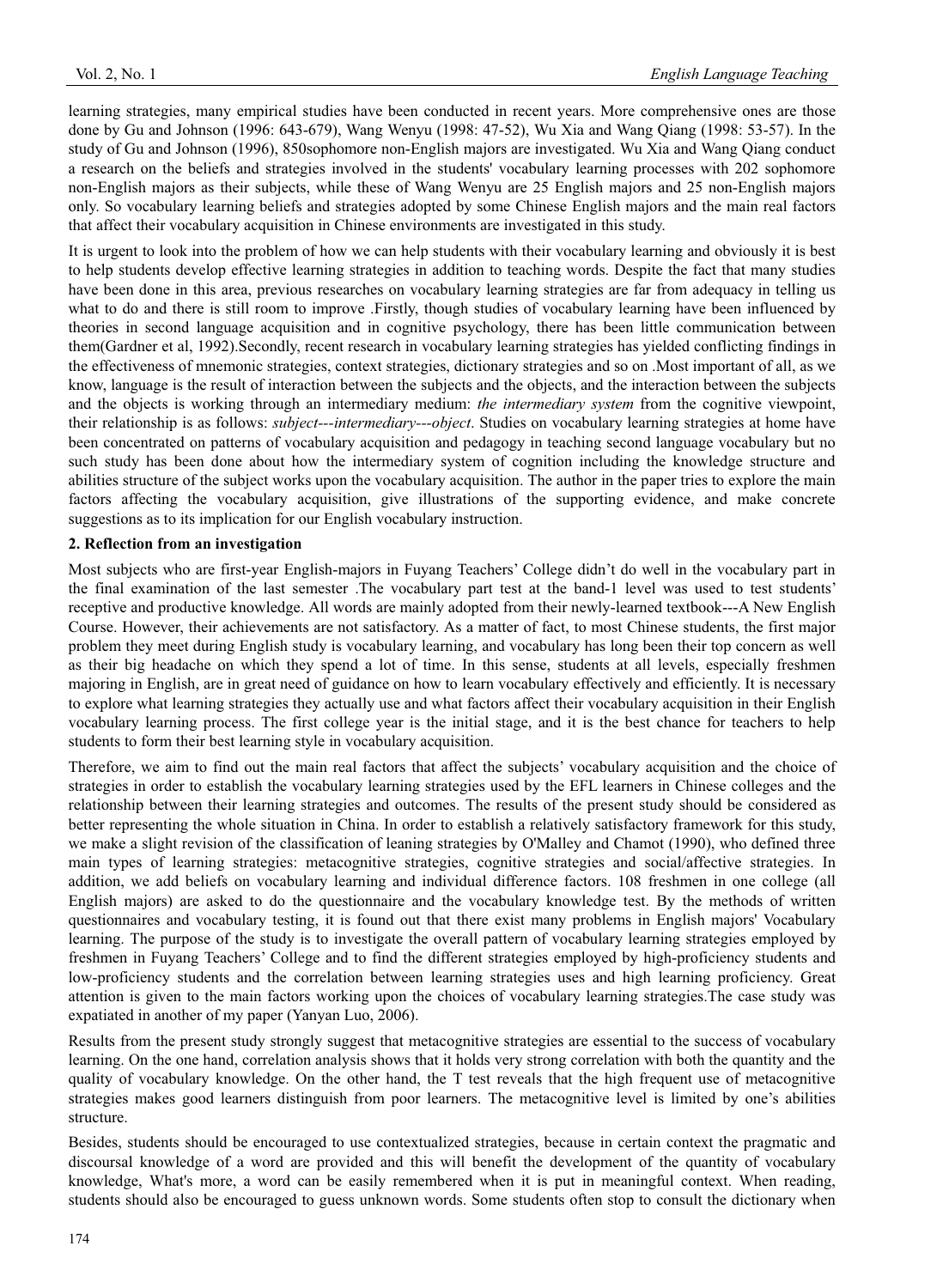they meet new words .This prevents them from reading more and learning more words .So, it might he wise for the teacher to ask students to underline unknown words and encourage them to guess these words through some useful inferring techniques, e.g. guessing according to background knowledge, clues provided by immediate context and a wide context. Furthermore, learners should be encouraged to look up some important and frequent words in the dictionary and their attention should be directed to the meaning and usage of these words. Dictionaries enable learners to have an in-depth and concise understanding of words and thus benefit the quality of their vocabulary knowledge. Another suggestion is that the teacher should help students organize their vocabulary meaning-orientedly .Studies point out that words are stored also shows that good learners tend to group derivations together, while poor learners do not . So, students should be encouraged to put words into semantic networks. To a great extent, the choice of cognitive strategies is affected by one's knowledge structure. Lastly, the individual differences factors also work upon words learning a lot. Once students face difficulties in the learning process, teachers will help students to reduce anxiety, play aptitude and strengthen confidence.

It may be argued that since strategies for language learning are often used in combination and rarely used individually, the consideration of strategies as individual entities and the drawing of conclusions about the effectiveness of a certain particular strategy are both problematic. Up till now, the general conclusion in the field of second language acquisition has been that there is not single method that has proved to be effective in language acquisition for all learners across all contexts. No single strategy will be appropriate for all learners and for all tasks. Strategies are not inherently " good " or "effective", because one cannot deny that there are various contextual, teacher related, and learner related factors that come into play. Lexical–learning strategies and instructional approaches need to be applied, explored, and evaluated by individual learners and instructors on an ongoing basis. As Schmitt (1997) pointed out by the results of his study, "learners naturally mature into using different strategies" (Schmitt, 1997:25). It is also important for instructors to recognize that some strategies may be more effective for some learners than for others, and to encourage learners to find out what works best for them. Instructors should not unquestioningly accept any traditional or well-known technique, no matter how frequently used. In addition, the ultimate goal of teaching the students learning strategies is to encourage and cultivate the students to be autonomous learners. And therefore teachers are advised to help the students foster the habit of planning vocabulary leaning and getting some strategies to comment on and evaluate their own learning outcomes regularly.

We may enhance students' abilities of vocabulary acquisition once and for all, only constantly improve knowledge structure and abilities structure, and richen the intermediary system as far as possible. It is concluded that what really works upon vocabulary learning and the choice of strategies is the intermediary system of cognition including the knowledge structure and abilities structure of the subjects.

#### **3. The intermediary system of cognition**

As we know, language is the result of interaction between the subjects and the objects, so is vocabulary, and the interaction between the subjects and the objects is working through an intermediary medium: the intermediary system from the cognitive viewpoint, their relationship is as follows: subject---intermediary---object. As active factors, the role of subjects of cognition is to receive, change, organize and arrange information from objects. However, without the intermediary medium of cognition, objects couldn't be a part of the cognitive structure of subjects. The cognitive process of vocabulary acquisition shows that intermediary system plays a key role in the change of information between subjects and objects. When the intermediary system of cognition couldn't meet the demands of subjects&objects, subjects and objects can't exchange information between them, and it is impossible for objects to transfer information to subjects. Intermediary system plays a role of two-way medium in learning, and it stimulates subjects to carry out construction and regulation upon objects, and then it also conveys information from objects by itself. It is its two-way flow that makes subjects---objects to be a dynamic process.

The intermediary system of cognition internally consists of two correlated sub-systems (Chen,10): knowledge structure system and abilities structure system, and they directly affect the operation and practice of the intermediary system of cognition. We 'll make use of a table(Table 1) to show connotative factors of the intermediary system of cognition working upon objects in vocabulary acquisition.

Knowledge structure system is one of main factors which affect subjects' vocabulary learning." By the knowledge structure we mean that man forms the knowledge system in the specialized learning and application, especially in the process of thinking."(Wang, Yan:9). All kinds of knowledge acquired from books and social practice are methodically and orderly stored in the brain in the form of structure. With the demands of the activities' task, they can be activated and used at all times. In regard to knowledge structure in the process of vocabulary acquisition, it includes language knowledge (Here means vocabulary knowledge) and other correlated background knowledge. Language knowledge (vocabulary knowledge) comprises pronunciation, spelling, meaning, collocation, grammar, word-formation, context, metaphor, pragmatics, syntax etc. Other correlated background knowledge includes natural science, social science, modern science and technology, theory of learning strategies, common sense and social experience etc.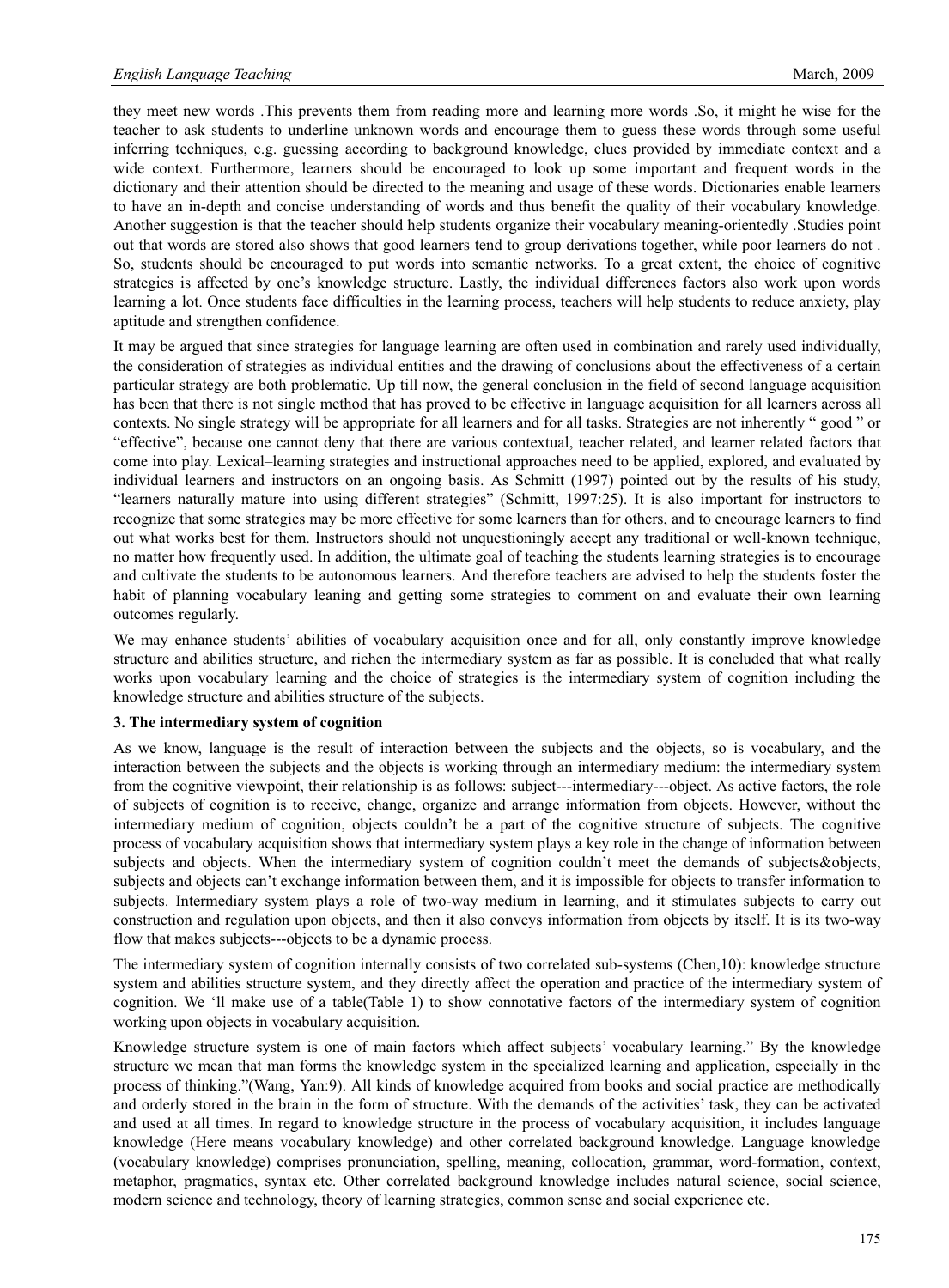According to Brown and Payne (1994, Hatch, Brown: 2001), the steps of vocabulary acquisition are as follows: (1) having sources for encountering new words; (2) getting a clear image, either visual or auditory or both, (3) learning the meaning of the words, (4) making a strong memory connection between the forms and meanings of the words, and (5) using the words. The first three steps are foundations in the process of vocabulary acquisition, and the last two steps are critical. Information constantly enters our minds through our senses. Most of this information is almost immediately discarded, and we may never even be aware of much of it. Some is held in our memories for a short time and then forgotten. However, some information is retained much longer, perhaps for the rest of our lives. We can use a figure (Figure 1) to illustrate the sequence of information process.

Individuals differ, of course, in the capacity of their working memories to accomplish a given learning task. One of the main factors in enhancing this capacity is background knowledge. The more a person knows about something, the better able the person is to organize and absorb new information (Engle, Nations, & Cantor, 1990; Kuhara-Kojima&Hatano, 1991).It shows that subjects' prior knowledge really plays a very important role in the process of decoding. However, prior knowledge is not the only factor. Individuals also differ in their abilities to organize information and can be taught to consciously use strategies for making more efficient use of their working memory capacity (Levin & Levin, 1990; Peverly, 1991; Pressley & Harris, 1990). Strategies of this kind have already discussed in the previous chapter.

Abilities structure is the other important sub-system in the intermediary system of cognition. "Abilities are indispensable psychological characteristics of individual characters to accomplish a task successfully." (Meng, 44)They can be subdivided into cognitive abilities, operation abilities, social intercourse abilities. Words acquisition abilities belong in the field of cognitive abilities. Abilities structure in vocabulary acquisition is a series of synthesizes of psychological characteristics of individual characters. Vocabulary acquisition calls for various abilities.

It is obvious that there is a close relationship between knowledge and abilities. Knowledge is stored information in the brain, without it, abilities couldn't work; without abilities, knowledge is a waste resource. In the process of vocabulary acquisition, knowledge structure and abilities structure both restrict subjects' grasp on information from objects.

#### **4. The intermediary system of cognition in vocabulary acquisition**

On the basis of the above analysis, it is obvious to conclude that the knowledge structure and abilities structure of the subject play a very important role in the process of vocabulary acquisition. It is evident that the richer the intermediary system is, the greater the subjects' cognition will be, which will contribute greatly to the subjects' vocabulary acquisition. Subjects are far from only having vocabulary knowledge. Words are multi-level mixed objects, and it is impossible for subjects to master words just by common sense and simple knowledge. The exchange of information between subjects and objects demands that subjects should have good knowledge background and multi-functional abilities structure system. Without the intermediary role of these systems, subjects' thinking is bound to be limited to rudimentary meaning understanding, and they impossibly analyze and generalize objects' complicated information. One's cognition is always based on the already-known fruits and previous knowledge, that is to say, the known infers the unknown. Subjects' knowledge background, experience background, concept network system, inferring process and principle (thinking mode), emotion, mood, irrational factors make up a many-sided subjects' abilities structure system. Subjects use already-formed cognitive theory to assimilate vocabulary objects in order to make them adaptable mutually, and cognitive process consists of assimilation and development. If subjects and objects couldn't get well along with each other, and subjects would regulate again and revise the original cognitive structure, and then reconstruct a new structure, and then assimilate and development again to have subjects and objects adapt each other. Subjects may grasp various information implied in the mixed objects, only make active use of all kinds of cognitive abilities factors in the intermediary system and have them play a dynamic and mutual role flexibly and methodically.

Subjects' knowledge structure is a hardware factor of their abilities structure, and they restrict the full play of abilities. But knowledge does not totally mean abilities. If subjects could not apply such knowledge flexibly in objects, knowledge and experience would not be turned into subjects' abilities. Knowledge system and abilities system can both work in the two-way operation, in the practice, knowledge is conducive to abilities' play, and abilities also raise the efficiency of learning knowledge. As intermediary means, knowledge structure and abilities structure may improve subjects' perceptive ability and cognitive ability, most important of all, they can communicate information between subjects and objects in the dynamic way, and furthermore, they help subjects to grasp objects' profound meanings. It is the intermediary system of cognition that decides the choice of subjects' strategies, and conversely, the choice of subjects' strategies also reflect their intermediary system of cognition. Therefore, teachers should transfer knowledge of these kinds to the students. Although vocabulary learning to a large extent is the task of the individual, there is still much the teacher can do to help students learn vocabulary more successfully. Given the fact that subjects' intermediary system of cognition has relatively strong correlation with the vocabulary strategies choosing, the conclusion may be drawn that intermediary–based approaches to language teaching, which involve extensive instruction and active use of knowledge and abilities, supplemented by additional techniques for vocabulary learning, all promote vocabulary acquisition. Various strategies for vocabulary should be further explored and applied. As Oxford (1989) suggested, a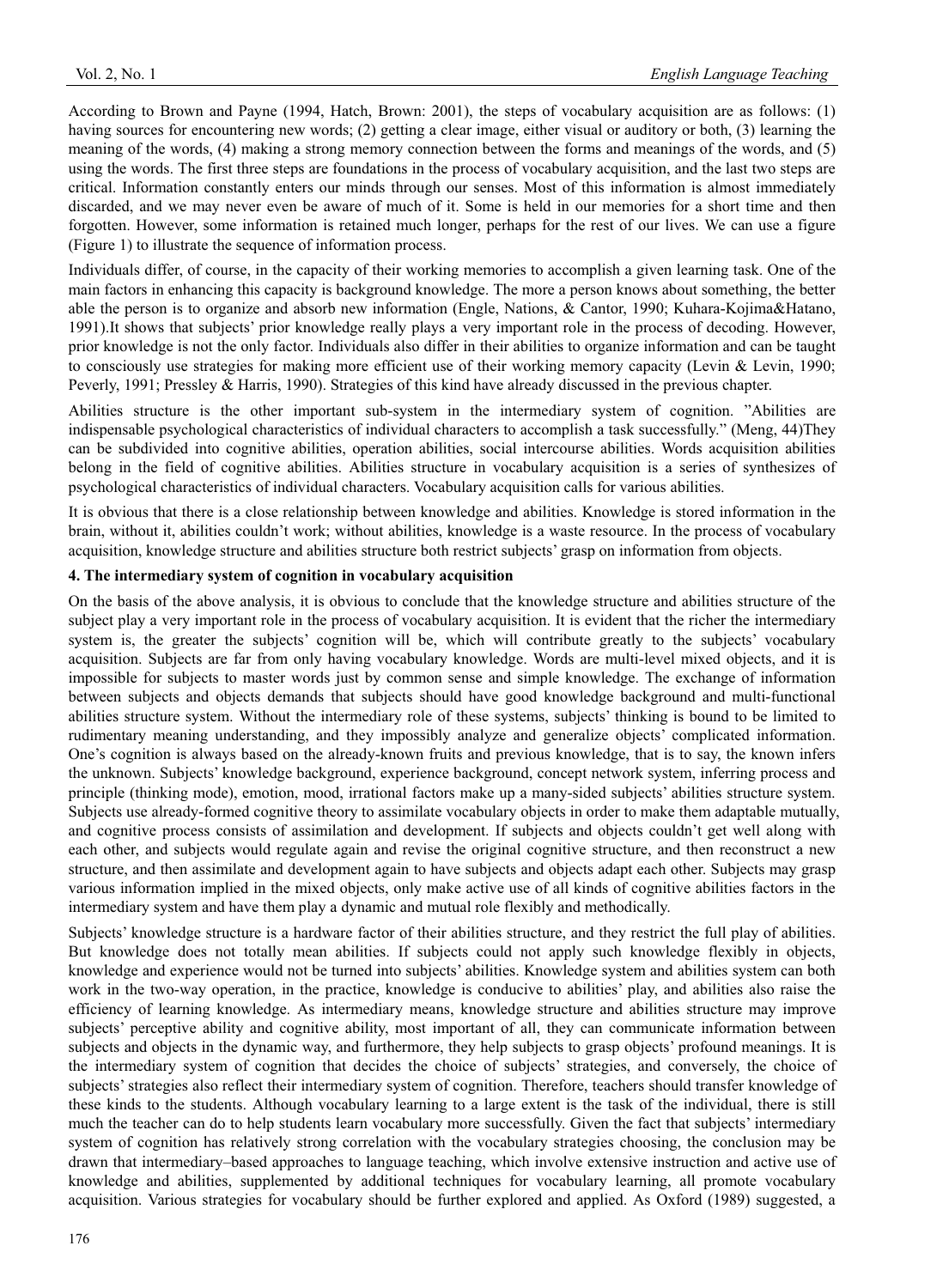very important concern in the choice of language-learning strategies may be the purpose for which a language is learned. The results of the present study show that the effectiveness of strategy is associated with high levels of achievement in vocabulary learning .So, Chinese EFL teachers should help the students recognize the power of consciously using vocabulary learning strategies and help them use more effective strategies to make learning quicker, easier and more effective and strategy training needs to be given more consideration and specific training methods need to be worked out for effective training. To solve the problem, teachers have to start with the intermediary system of cognition. Teachers should help students to understand the effect of intermediary system on vocabulary acquisition and strategies' choice.

# **5. Conclusion**

The present study has presented a comprehensive picture of the intermediary system of cognition in English vocabulary learning possessed by some English majors in China. Language learning is generally an internal or mental process, and the present study has made some contribution to vocabulary acquisition research from a new angle of view. Vocabulary learning is a life-long process, and therefore, subjects' intermediary system of cognition and English vocabulary learning strategies deserve more attention and further research. We may enhance students' abilities of vocabulary acquisition once and for all, only constantly improve knowledge structure and abilities structure, and richen the intermediary system as far as possible. It is hoped that this paper may enlighten language learners and educators, so that language learning may be transformed into a less daunting endeavor.

## **References**

Ahmed, O. (1989). *Vocabulary learning strategies*. In P. Meara (ed.) Beyond Words: Papers from the Annual Meeting of the British Association for Applied Linguistics Held at the University of Exter September.

Anderson, J. R. (1980). *Cognitive psychology and its implication* .San Francisco: Freeman.

Brown, H. D. (1994). *Teaching by principles: An interactive approach to language pedagogy*. Beijing: Foreign Language Teaching and Research Press.

Carroll, J. B. (1991). Cognitive abilities in foreign language aptitude: then and now. In T. Parry and C. Stansfield (eds.), *Language aptitude reconsidered*. Englewood Cliffs, N. J.: Prentice Hall. pp. 11-29.

Carter, R.A. (1987). *Vocabulary: Applied linguistic perspectives*. London: Allen& Unwin.

Coady, J. & Huckin, T. (1997). *Second language vocabulary acquisition*. Cambridge:Cambridge University Press.

Cohen. A. D. (1990). *Language learning*. Boston: Heinle&Heinle Publisher.

Faerch,C. et al. (1984). *Learner language and language learning*. Avon: Multingual Matters.

Garnder, R. & Macintyre, P. 1992). A student's contributions to second language learning. Part 1:Cognitive variables. *Language Teaching*,25,211-220.

Gu Yongqi. (1994). Vocabulary learning strategies of good and poor Chinese EFL learners. *Language and Learning*, 3, 376-401.

Hatch, E. & Brown, C. (1995). *Vocabulary, semantics and language educations*. Cambridge: CUP.

Li Xiaolong. (1988). Effects of contextual cues on inferring and remembering meanings of new words. *Applied Linguistics*, 9,402-413.

Luppescu, S. & Day, R. (1993). Reading, dictionaries and vocabulary learning. *Language Learning*, 43/12,263-287.

Nation, I. (1990). *Teaching and learning vocabulary*. Boston: Heinle&Heinle Publishers. Ltd.

Nattinger, J. (1988). Some current trends in vocabulary teaching. In Carter and McCarthy (eds.). *Vocabulary and language teaching*. London: Longman.pp.62-82.

O'Malley, J. M. & Chamot, A. U. (1990). *Learning strategies and second language acquisition*. Cambridge: Cambridge University Press.

Oxford, R. (1989). Use of language learning strategies: a synthesis of studies with implications for teacher training. *System*, 17, 235-247.

Parreren, P.C. (1992). Individual differences in vocabulary acquisition: a qualitative experiment in first phase of secondary education. In Arnaud&Bejoint (eds.), *Vocabulary and applied*.pp.94-101.

Parry, K. (1991). Building a vocabulary through academic reading. *TESOL Quarterly*, 25, 629-653.

Pressley, M., Levin, J. R., Kuiper, N. A.,Bryant, S. L. & Michene, S. (1982a). Mnemonic versus nonmnemonic vocabulary-learning strategies: Additional comparisons. *Journal of Educational Psychology*, 74,693-707.

Richards, J. (1985). *The context of language teaching* .Cambridge:CUP.